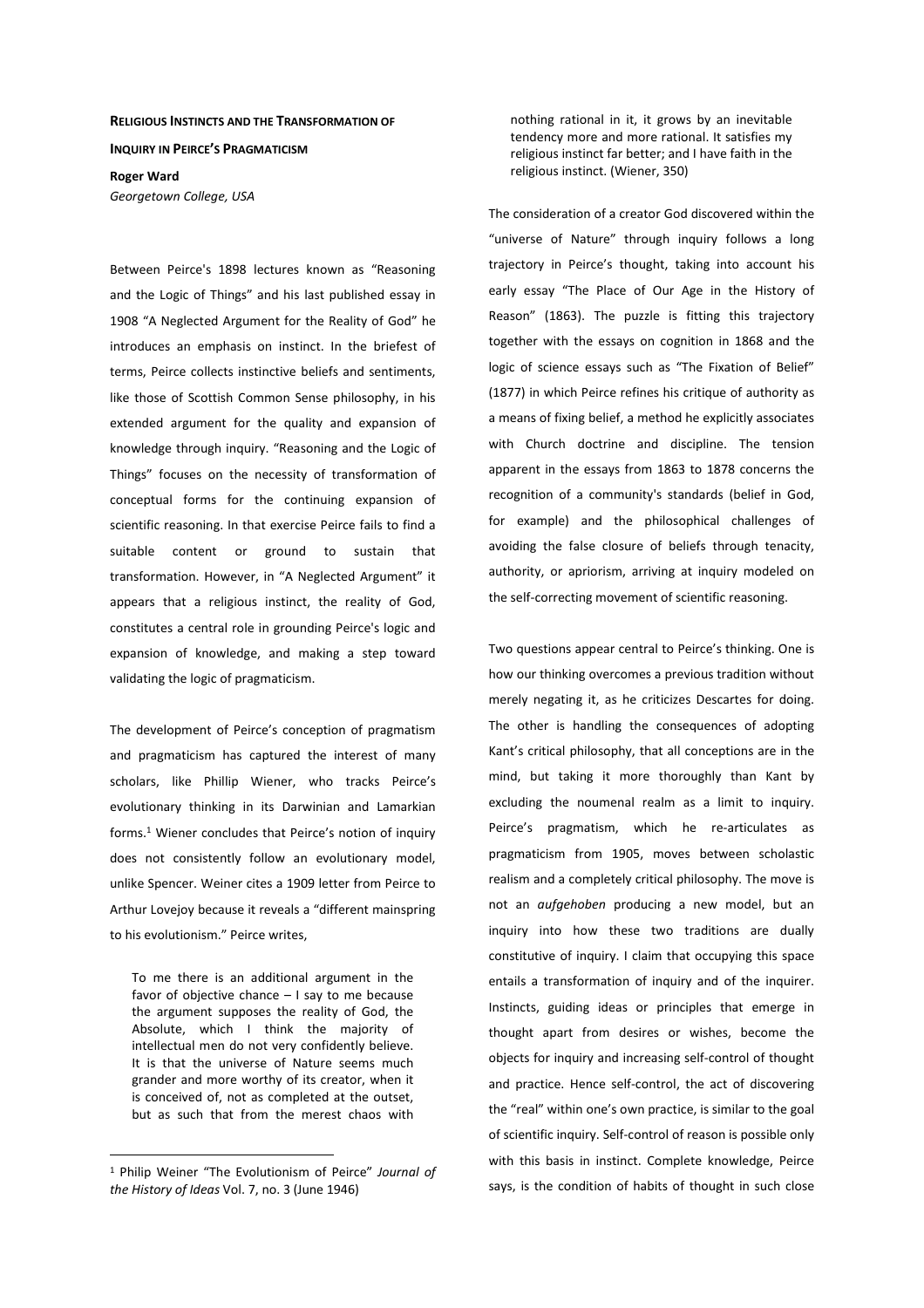correspondence with the real that no further self-control is possible, wherethere remains no error or occasion for regret.<sup>2</sup> (EP2, 237) Instinctive beliefs, those ideas "we cannot help but believe" are the content for initiating the movement toward this kind of self-control. While Peirce and James are agreed that any belief, religious or otherwise, can only be described in terms of its potential expression in action, for Peirce this means a movement through inquiry to discover a normative character. James's pragmatism is problematic because its orientation is dependent on where the will arbitrarily locates itself.<sup>3</sup>This will not satisfy Peirce because inquiry is only successful if it discovers an orienting teleology, and the only sign of this is the growth of self-controlled action.

In this essay I begin by tracking the transformation of Peirce's notion of inquiry from "The Place of Our Age" to "The Fixation of Belief" which lays the ground for pragmatism. I next trace the movement from pragmatism to pragmaticism via the role of instinct, and then conclude by showing how the content of Peirce's religious faith and his instinctive love for the church and the reality of God shapes the telos of inquiry, a telos that is evident in the transformation of the inquirer, most poignantly described in "A Neglected Argument for the Reality of God."

 $\overline{a}$ 

## **From "The Place of Our Age in Reasoning" to "The Fixation of Belief"**

Peirce's Kantian and Christian convictions constitute the core of an essay he wrote in 1863 for a high school reunion in Cambridge. In this complex speech Peirce outlines his basic convictions as an intellectual and scientist. For later readers the element that is most striking is his recognition that Kant's great accomplishment was his methodic doubt, the key to his *Kritik,* searching for the more insoluble doubt in the questions of "Immortality, Freedom, and God."(CE 1,104) Kant asks the Humean question "how do we know our innate ideas are true?" not in order to dismiss such skepticism, but to extract the greatest possible nourishment from it. Peirce claims that progress in modern thought has stagnated because it has separated itself from "its ancient mother," the church. By rejecting the church, and hence awareness of its place in the larger story of reasoning, modern mind is floundering without real doubt to orient it. Peirce takes his stand: "The only cord which ever bound them, and which belonged to either [modern thought and the dark ages] is Christianity. Since the beginning of Christianity the growth of civilization has had six stages." (CE1.105) Peirce dwells in these stages in order to rehabilitate modern mind in the context of the history of reason, which coalesces into two driving questions:

The first is, is Christianity a fact of consciousness merely, or one of the external world? And this shall be answered by the end of our own age. The second is, is this predicate true to the understanding merely, or also to the senses? And this, if we may look forward so far, will be answered by Christ's coming to rule his kingdom in person. And when that occurs, religion will no longer be presented objectively, but we shall receive it by direct communication with him. (CE 1.114)

This overt Christian idealism seems far removed from Peirce's later articles on the logic of science. Until, that is, we focus on the way Peirce portrays science as an exercise principally concerned with exploring the deepest doubt possible to the modern mind – its own

<sup>&</sup>lt;sup>2</sup> References to Peirce's writings use the following convention: *The Essential Peirce Vol. I and II* (Indiana University Press, 1992, 1998) are EP 1 and 2 followed by page. *Writings of C.S. Peirce A Chronological Edition*  (Indiana University Press, 1982) is abbreviated CE followed by volume and page. *Reasoning and the Logic of Things,* edsKetner and Putanam (Harvard, 1992) is shown as RLT and page.

<sup>&</sup>lt;sup>3</sup> See Gail Kennedy "Pragmatism, Pragmaticism, and the Will to Believe - - A Reconsideration" *The Journal of Philosophy,* Vol 55, No. 14 (July 1958). She points out the pre-pragmatic force of "The Will to Believe" and the connection between "the right to believe" and James's conviction of the indeterminate nature of reality. (581)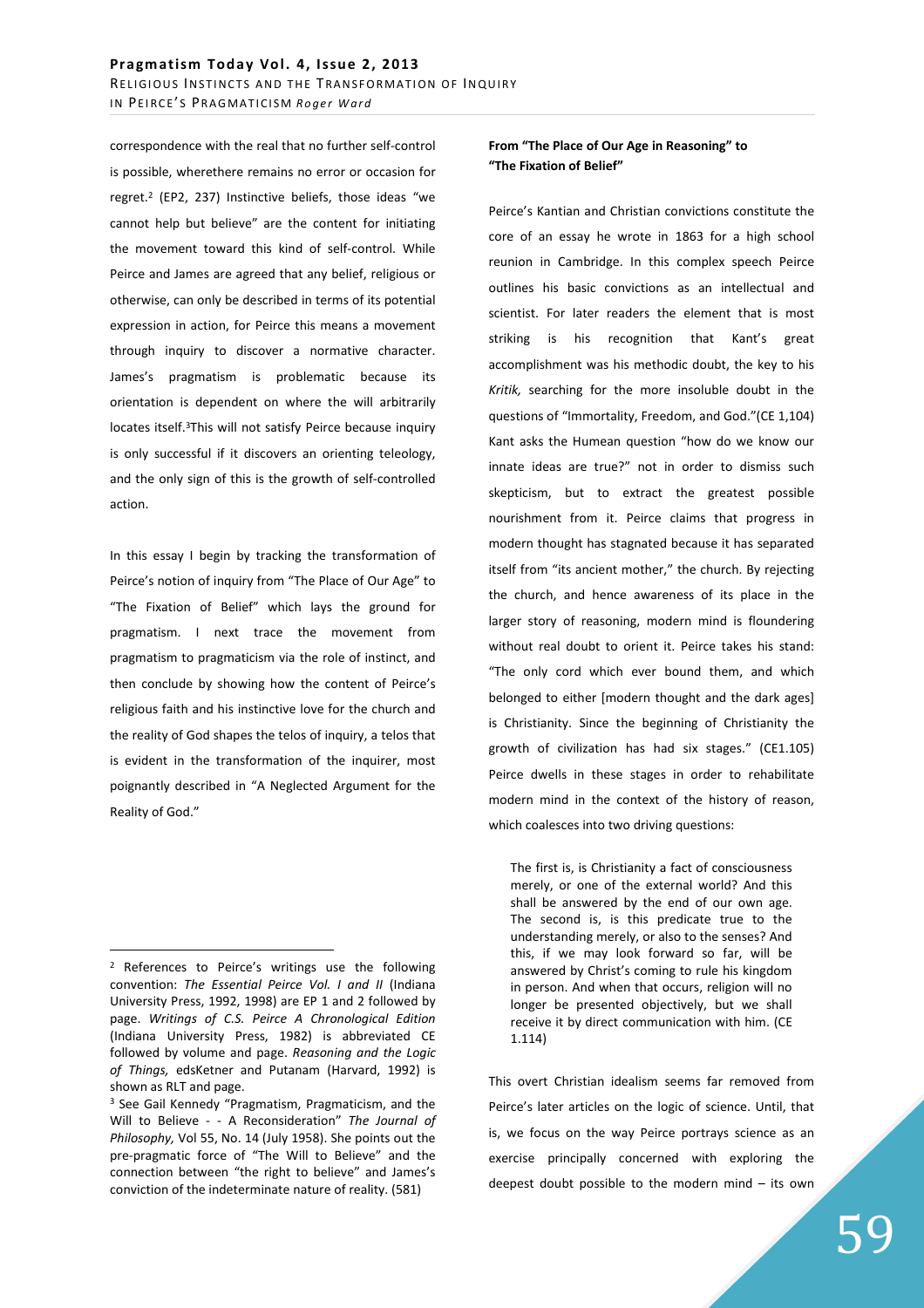method. That method can be validated as a reliable and coherent means of raising itself to self-critical doubt only in light of its approach to an articulated end or telos*.* In "The Fixation of Belief" Peirce critiques inquiry that selfdeceptively searches into false objects, making a show of unlocking doors it has surreptitiously hidden the keys to in its pocket, or exhibits the false trust that scattering interest like a broadcast sower will generate scientific progress. For science to progress it must engage its most elemental doubt, the doubt of its own method. This entails an overarching frame of reference, a guiding conviction. Bringing this guiding conviction, a vague truth, to further clarity is a goal of inquiry. This process would go some way to answering the first question above by illuminating the difference between inquiry enclosed within "consciousness merely," and inquiry oriented towardan "external world".

The concluding section in "Fixation" hones in on common methods of fixing belief and their attendant errors. Tenacity, holding a belief arbitrarily, is undone by the social impulse; authority, promulgating a set of beliefs for the good order of the community, fails when experience loosens the totalizing grip of enforced belief. Peirce writes "the willful adherence to a belief, and the arbitrary forcing of it upon others, must, therefore, both be given up." (EP1, 118) Peirce associates *apriorism* with intellectual taste, and these beliefs change rapidly demonstrating that "sentiments in their development will be very greatly determined by accidental causes."(EP1, 119) The arbitrary nature of these sentiments shows their ungrounded character, and he restates his conviction that our thought must be fixed "by some external permanency  $-$  by something upon which our thinking has no effect" to overcome such an accidental character. (EP1, 120)

It is important to note that in cataloguing the errors of each method of fixing belief Peirce does not challenge the content of the beliefs. Indeed, the description of instinctive beliefs developed in his later essays reflect some aspect of each method. Instinctive beliefs guide the lives of most people (authority), carry their own credibility (apriorism), and are evidences of the real if followed out diligently despite the criticism of doubters (tenacity). The difference is that beliefs arising from the erroneous methods are mixed with the doubts of those methods, whereas *no doubts arise* from the method of scientific reasoning. Inquirers cannot pursue this method wrongly, making an essential step in the transformation of inquiry in two ways. First, since the method does not generate doubt it can be used to pursue occasions of doubt that arise from the content of beliefs; second, the framing character of teleological beliefs now becomes a part of the orienting fabric of scientific inquiry. Kant's questions of God, freedom, and immorality are in the offing, but these must arise as genuine doubts within the process of methodological and self-critical scientific inquiry.

In Peirce's later essays "instinct" expands on the goods of the three methods he dismisses –fixing upon ideas and holding them despite challenges (tenacity), explicating communally orienting beliefs that change only very slowly (authority), and believing as one is inclined to believe as a guide to truth (apriorism). These virtues are brought within the scientific method by focusing on public criticism, the fallibility of all knowledge claims, and strictly excluding personal preference or willful belief for private (and hence opaque) reasons. This is further evidence that his method of inquiry is discovering an external permanency in thought, because even these errors are now instructive and positive examples for increasing selfcontrolled inquiry.

## **Instincts in the Development of Pragmaticism**

The historical appearance of "pragmatism" in the August 26,1898 lecture by William James follows the remarkable success of Peirce's Cambridge lectures, "Reason and the Logic of Things" in March of that same year. Ketner and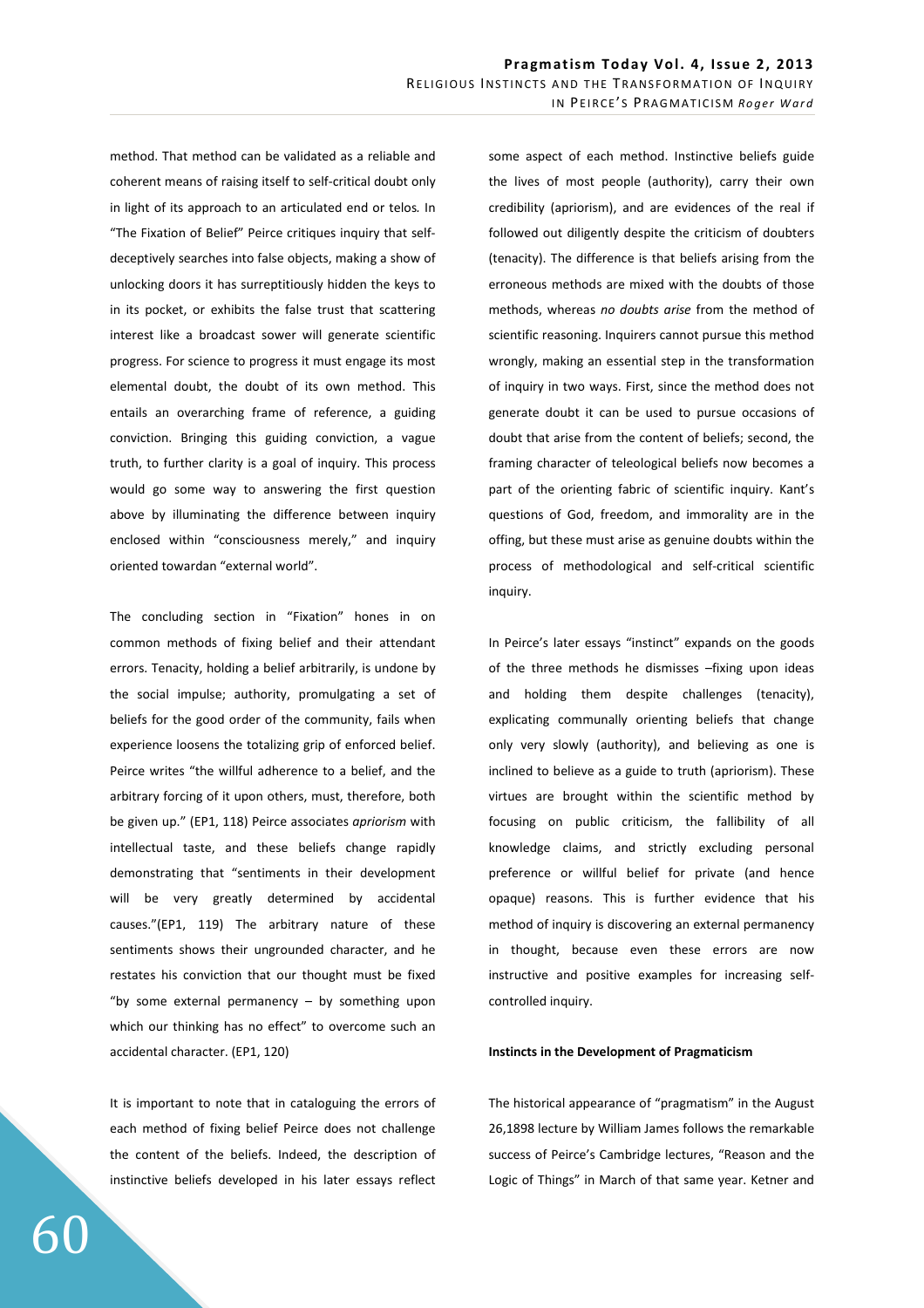Putnam, in their fine introduction to the published version of these lectures, note that the event also was pivotal for Royce. (RLT 36) Although auspicious, the happy birth of pragmatism was short lived if we consider that in the 1905 Monist essays Peirce distances himself from the doctrine of pragmatism found in "literary journals."<sup>4</sup> In published essays, "What Pragmatism Is" and "Issues of Pragmaticism", and unpublished work Peirce intended for a third essay, "The Basis of Pragmaticism", Peirce expands on the role of instinct as a principle difference between his understanding of pragmatism and that which developed from James's popularizing work.

Instincts are prominent in "Reason and the Logic of Things". For example, in Lecture four, "The First Rule of Logic" Peirce says, "one thing is needful for learning the truth, and that is a hearty and active desire to learn what is true."(RLT 170) This is a sentiment, an acritical orientation to seeking "eternal verities." Science cannot provide this kind of orientation because there is no proposition in science that answers to the conception of belief. "[F]ull belief," Peirce says in the first lecture, "is willingness to act upon the proposition in vital crises . . . and matters of vital importance must be left to sentiment, that is, to instinct."(RLT 112) Reasoning begins with what we already think as the beginning of increasing self-control. Instincts provide the ground for this development since they are beyond the thinking of any individual, and also because they are not static. Peirce writes

Instinct is capable of development and growth, though by a movement which is slow in the proportion to which it is vital; and this development takes place upon lines which are altogether parallel to those of reasoning. . . . Not only is it of the same nature as the development of cognition; but it chiefly takes place through the instrumentality of cognition. The soul's deeper parts can only be reached through its surface. (RLT 122)

 $\overline{a}$ 

Inquiry into "vital" sentiments and inquiry in science is crucial for logic, which is seen only in its application within the self-critical refining of habits of action and belief. The vitality of instinct lies in its being an object of inquiry without being an arbitrary product of thought. Peirce's main insight in the paragraph above is the continuity between the development of instinct and cognition as the same that operates in scientific inquiry. In the context of both science and instinct inquiry seeks the law-like regularity subtending thought, that is, the real. The force of instinct leads to the desire for selfcontrol as our practice that deviates from "what we cannot but believe" generates regret. Science does not carry this same motive force – we don't regret believing in a wrong hypothesis -- but science does exemplify the success of probabilistic inquiry and recognizing error. Time, the reality that inquiry is always destabilized toward the future, is the nearest corollary to the motivation to self-correction arising from instincts. The reality of time is the basis of all scientific explanation, but scientific inquiry alone cannot explain the impetus discovered in reasoning. Science, as an exercise in the method of cognition, has its place in the approach to "the soul's deeper parts" mentioned above, but science cannot supply the goal of inquiry, which is advancing self-control and discovering the real which is accessible through inquiry into what we cannot help but believe.<sup>5</sup>

Instinct in inquiry takes on a new characterin Peirce's 1905 *Monist* essays. For Peirce"What pragmatism Is" is an occasion for the development of pragmaticism. Only through the errors of pragmatism is this next level of precision possible. In fact, the undisciplined thought appearing in "literary journals" precipitates he says a "sort of cross between a dialogue and a catechism, but a good deal liker the latter". (EP 2, 338)

 $\overline{a}$ 

<sup>4</sup> John Dewey, "The Pragmatism of Peirce" *The Journal of Philosophy, Psychology and Scientific Methods,* Vol. 13, No. 26 (Dec. 21, 1916) pg.710.

<sup>5</sup> See Sandra Rosenthal "On the Epistemological Significance of What Peirce is Not" *Transactions of the C.S. Peirce Society,* Vol. 15, No. 1 (Winter, 1979), especially page 24 where she writes that for Peirce "the objects within our world do not copy the independently real but rather emerge through our modes of grasping the independently real."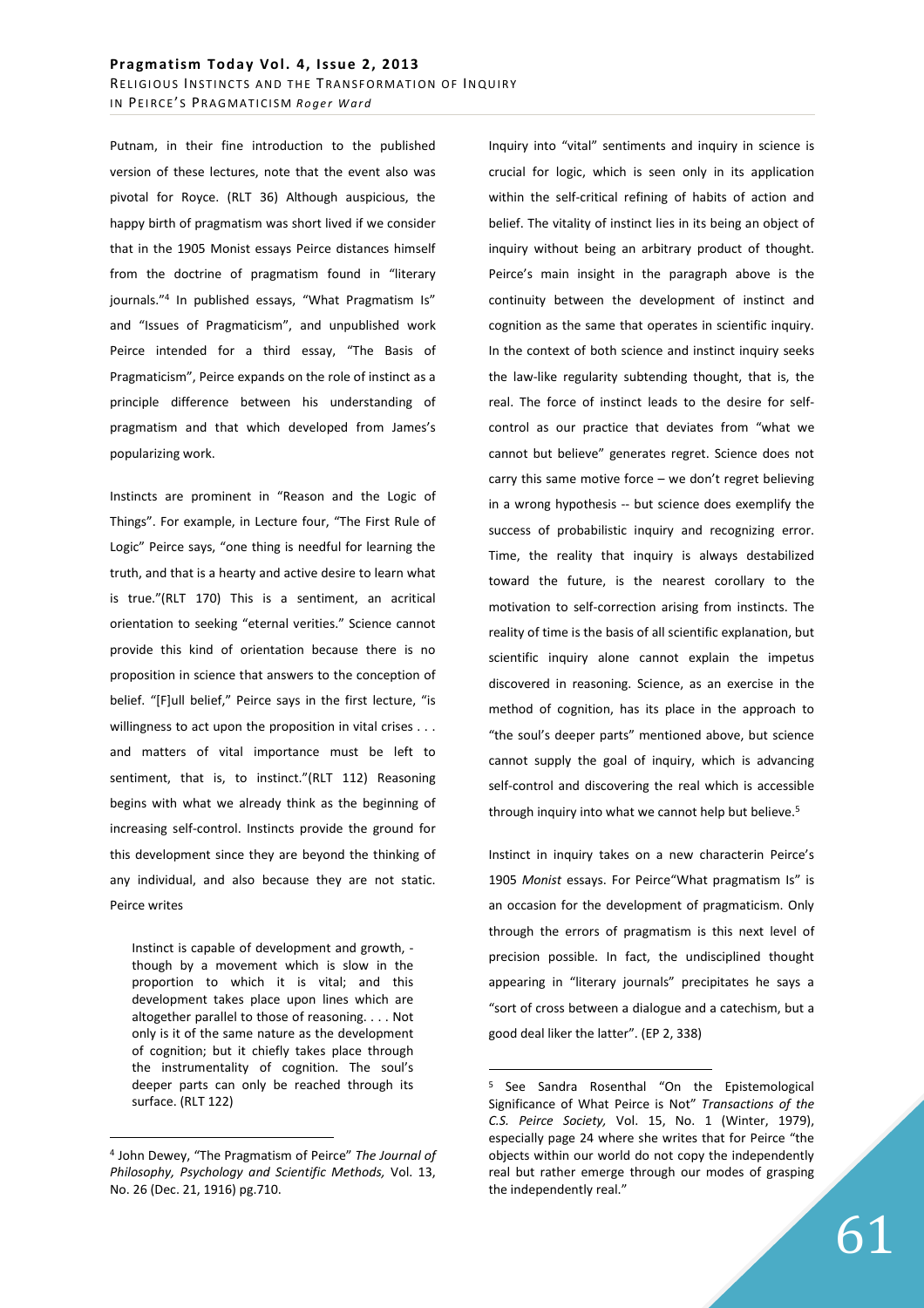In response to the third question of this catechism, Peirce pronounces that his doctrine focuses on "a series of problems capable of investigation" by "its retention of a purified philosophy; secondly, its full acceptance of the main body of our instinctive beliefs; and thirdly, its strenuous insistence upon the truth of scholastic realism." (EP 2, 338-9) Readers aware of the role of 2nds in Peirce's triads will note the placement of instinctive beliefs in this description. Preserving philosophy for science turns on the content of instincts! In a crucial sentence he connects the product of instincts in selfcontrolled practice to the product of scientific inquiry:

Now, just as conduct controlled by ethical reason tends toward fixing certain habits of conduct, the nature of which does not depend upon an accidental circumstances, and in that sense may be said to be destined; so, thought, controlled by a rational experimental logic, tends to the fixation of certain opinions, equally destined, the nature of which will be the same in the end(EP2,342).

The essence of thought is the convergence possible due to the reality of its object, a movement connected to a test of his cosmological theory to the point that it is either "sustained or exploded" by its outcome. The incarnational component in Peirce's inquiry is most evident when he says "thirdness can have no concrete being without action; as a separate object on which to works its government, just as action cannot exist without the immediate being of feeling on which to act." (EP2, 345) The spirit of discipline, self-control over thinking, is the goal of inquiry from the beginning of Peirce's work. This is achieved only in objective thought that aims at an end of thirdness manifested materially in the lives of inquirers. Such concrete being that reflects a "destined" end is, I think for Peirce, immortality.

In the following *Monist* essay, "Issues of Pragmaticism", Peirce praises Thomas Reid as a philosopher well focused on the content of instinctive beliefs.<sup>6</sup> (EP 2, 349)

<sup>6</sup>See Christopher Hookway, "Critical Common-Sensism

However, pragmaticism hassix distinguishing charactersfrom the Philosophy of Common Sense, but it accepts the beginning point that "we have an occult nature of which and of its contents we can only judge by the conduct that it determines, and by phenomena of that conduct". Inquiry touches this hidden character and changes it:

to say that determination affects our occult nature is to say that it is capable of affecting deliberate conduct; and since we are conscious of what we do deliberately, we are conscious habitualiter[by approximation] of whatever hides in the depths of our nature; and it is presumable . . . that a sufficiently energetic effort of attention would bring it out.

The object of reasoning resolves into relating all inferences to "one guiding principle." (EP 2, 347-8) Translating acritical inferences (instincts) into products of logical argumentation, therefore, is a work of reasoning that alone manifests the affective influence on our occult nature from which we are able to discover the telos of reason by following the phenomena of selfcontrol.

## **Transformation of Inquiry and the Reality of God**

The third essay Peirce planned for the *Monist* on "The Basis of Pragmaticism"was never completed. The six extant drafts show him casting around, at times wildly, for a platform for his logic.I think his effort to ground his logic issued in his last published work, "A Neglected Argument for the Reality of God." This essay tracks, in surprisingly existential terms, the transformation of the instinctive belief in God into a piece of logical argumentation.<sup>7</sup> God, an "infinitely incomprehensible

 $\overline{a}$ 

 $\overline{a}$ 

and Rational Self-Control" *Nous*, Vol. 24, No. 3 (June 1990) for the claim that Peirce was an adherent of common-sense from the 1860s.

<sup>7</sup> See Paul Forster *Peirce and the Threat of Nominalism*  (Cambridge, 2011) for an excellent description of abduction. His point can be included to support the abductive claim that the instinctive belief in the reality of God is a test for the validity of his logic. 134ff.